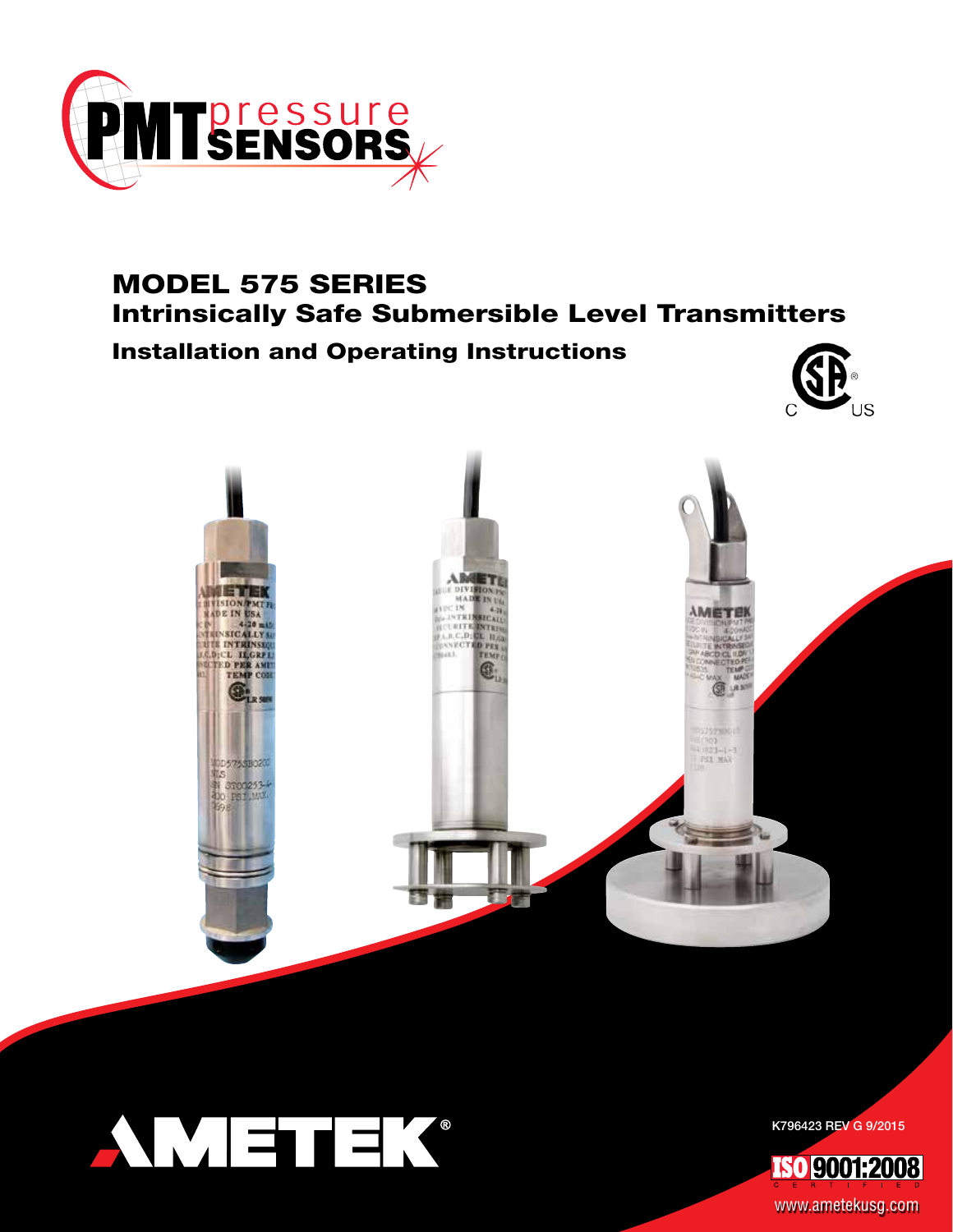



The Model 575 is used in general water/wastewater applications. The transmitter is offered in a standard non-clogging snub nose end, flush diaphragm or protected flush diaphragm with flange base for sewage or sludge type media. The 575 series is CSA approved for intrinsically safe operation when used with an approved safety barrier.

The sensor is designed to provide the convenience of direct submergence in many types of liquids for quick, accurate and reliable measurement. With stainless steel isolation diaphragm (standard) and all 316 stainless steel housing, these solid state instruments provide long lasting service with virtually no maintenance.

The 575 Series transmitters indicate the level of liquid by continuously measuring hydrostatic pressure via its sensing element, an ion implanted silicon semiconductor chip with integral Wheatstone bridge circuit. The pressure measurement is transmitted by a 4-20 mA output signal. This design, with isolation diaphragm for media compatibility, provides for excellent linearity and repeatability, low hysteresis and long term stability with a precision accuracy at  $\pm 0.25\%$  FS (BFSL) typical.

The transmitter is easy to install. Simply lower the unit into a tank or vessel. All electronics are mounted in the submersible 316 stainless steel housing and full potting is also provided as an option. A special cable support bracket is also available to provide extra stability when used with longer cable lengths or when used in an agitated liquid. Optional steel support cable is also available for use with the support bracket.

The transmitters are available calibrated for any span needed from 0-6 psi (0-13.8 ft of water, 0-.4 bar, 0-4.2 meters of water) to 300 psi (0-692 ft of water, 0-20 bar, 0-211 meters of water). The transducer is offered as a standard 2 wire, 4-20 mA device.

To complete your liquid measurement and control system, consider the Model DDMC meter/controller or the complete Levelmate III system.

The 575 transducer is manufactured in the United States under ISO 9001:2008 and meets ARRA.

### **FEATURES:**

- Low cost measurement solution, easy installation and precision accuracy
- Rugged 316 stainless steel construction and wetted materials resists the corrosive effects of caustic medias with excellent environmental protection, designed for continuous submersion
- 2 wire, 4 to 20 mA output
- Reverse polarity and surge protected with additional lightning and surge protectors as well as EMI protection options
- CSA approved for intrinsically safe operation in hazardous areas in Canada and U.S.
- Full potting option and desiccant available to minimize moisture effects

## **APPLICATIONS:**

- Inventory tank measurement
- Ponds, rivers and lakes
- Lift stations and slurries or sludge
- Water/ Water wells
- Landfills
- Pump control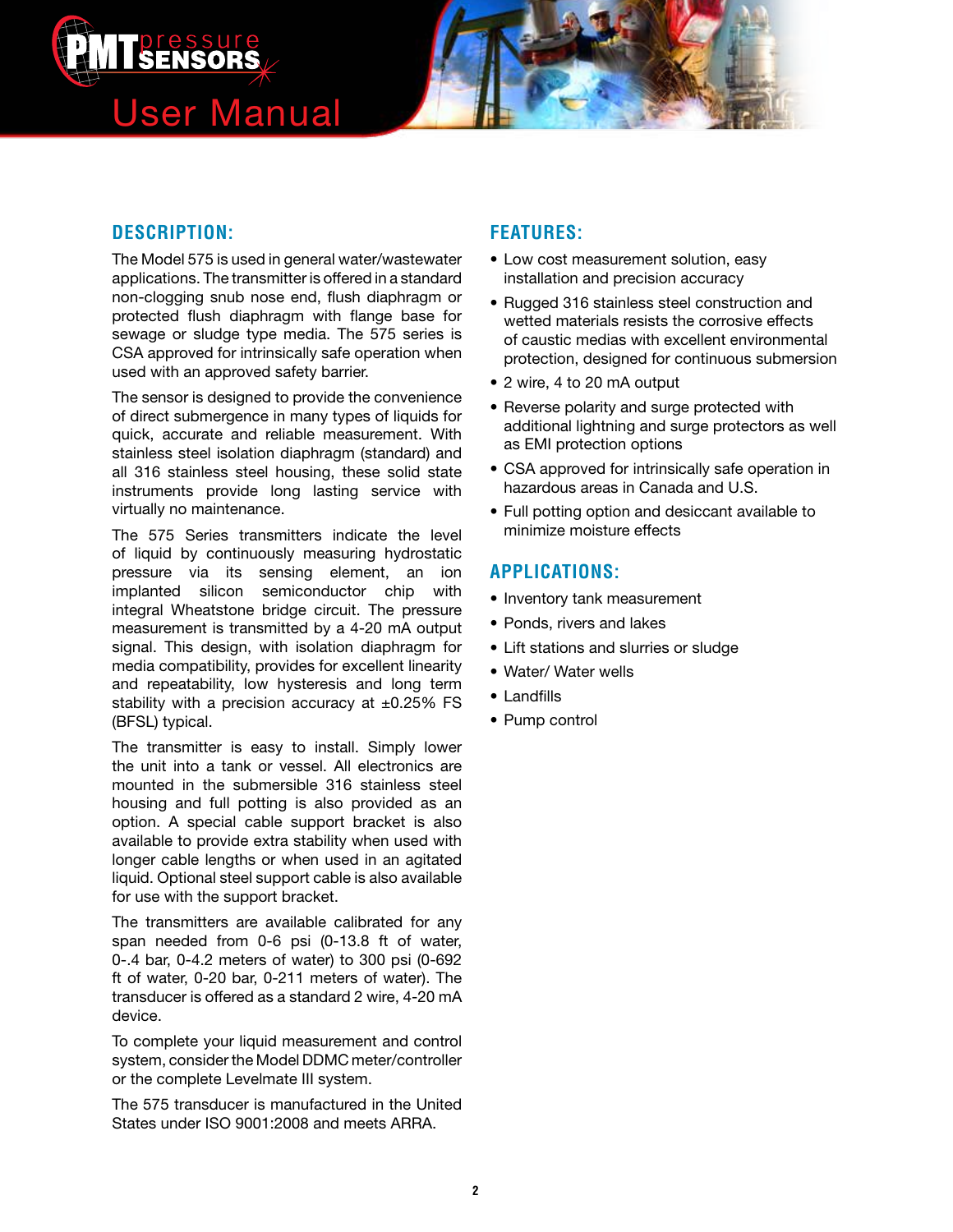

# **Model 575 Series Submersible Level Transmitters**

#### **SPECIFICATIONS**

Feet of Water: 0/14, 0/35, 0/69, 0/138, 0/230, 0/345, 0/460, 0/690

Meters of Water: 0/4, 0/10, 0/21, 0/42, 0/70, 0/105, 0/140, 0/210

Bar: 0/0.4, 0/1, 0/2, 0/4, 0/7, 0/10, 0/14, 0/20

PSI: 0/6, 0/15, 0/30, 0/60, 0/100, 0/150, 0/200, 0/300

**Output:** 4 to 20 mA, 2 wire, current limited to 30 mA DC

Power Supply: 12 to 40 VDC with reverse polarity surge protection; limited to 28 VDC for CSA I.S.

Loop Resistance: 1400 ohms maximum at 40 volts

#### Temperature Range:

General Ambient Operating: -25 to 180°F (-32 to 82°C)\*\*

*\*\* CSA intrinsically safe when connected per AMETEK drawing BK750535. Temperature code T3C ambient high temperature limit (Tamb) = 104°F (40°C) max.* 

*If submerged in a liquid that has frozen, damage will result* Storage: -40° to 180°F (-40°C to 82°C)

Overrange Effect: ±0.15% full scale at 200% of maximum range

**Overrange Limit:** 200% of maximum range

Accuracy: ±0.25% full scale, BFSL (including linearity, hysteresis and repeatability);  $\pm 0.50\%$  full scale (6 psi range only)

Zero Offset:  $\pm 0.50\%$  full scale set at 77°F (25°C)

**Span:**  $\pm 0.50\%$  full scale set at 77°F (25°C)

Temperature Effects: (15 psi and above)

Compensated: 23° to 130°F (-5°C to 55°C); maximum ±1% URL output change for ±25°C temperature change within compensated range when calibrated at 25°C

*Consult factory for lower or alternate pressure ranges.*

Power Supply Effect: ±0.005% full scale per volt

#### Construction:

Diaphragm: 316 stainless steel 575 S and M models, HASTELLOY C standard on 575F and 575PB

Housing Type: 316 stainless steel

Nut/Washer Type: 316 stainless steel

Cable Grommet: Viton standard

#### Housing O Ring: Viton standard

*Please contact factory for other cable and grommet materials.*

**Cable Jacket: Polyurethane (standard)** 

Media Compatibility: Reference materials of construction

Electrical Connection: Attached 20 gauge polyurethane shielded cable (standard); unspliced lengths available up to 5000 ft. (1662 m)

*Consult control drawing or contact the factory for cable length limits for Intrinsically Safe (I.S.) use.*

Weight: 1 lb. (454 g) model 575S; 1 lb. 3 oz. (539 g) model 57P with standard base

Approvals: Meets CSA requirements for intrinsically safe operation in hazardous locations as designated by Class I, Div 1, Groups A, B, C & D and Class II, Groups E, F & G. Temperature Code T3C (when used with approved barrier)



Snub Nose: Nylon 6/6 or optional 316 stainless steel; removable to a 1/2" female NPT process connection

#### Calibration:

NOTE: Units are calibrated 4-20 mA over standard full scale range unless otherwise specified

#### Examples:

Model 575SB0015NLS will be calibrated as 4 mA = 0 psi, 20  $mA = 15$  psi or 4-20 mA over 0-34.6 ft. of water

#### For a special calibration select the appropriate standard pressure range and indicate the special calibration as follows:

Model 575SB0015NLS: Calibrate 0-10 psi or calibrate 0-23 ft. of water

#### Options and Accessories

- Heavy base for model 57PB, see code "J" under Heavy base for model 57PB, see code "J" under diaphragm material on model code page diaphragm material on model code page
- 57PB heavy base field conversion kit 57PB heavy base field conversion kit
- Allows user to convert standard 57PB to heavy base Allows user to convert standard 57PB to heavy base unit without affecting calibration – order kit part unit without affecting calibration – order kit part # K680029 # K680029
- Stainless steel support cable for use with "R" support •Stainless steel support cable for use with "R" support bracket units. 1/16" diameter cable, order by feet, bracket units. 1/16" diameter cable, order by feet, required part # K515183 required part # K515183

*See the back page for additional options and accessories. See the back page for additional options and accessories.*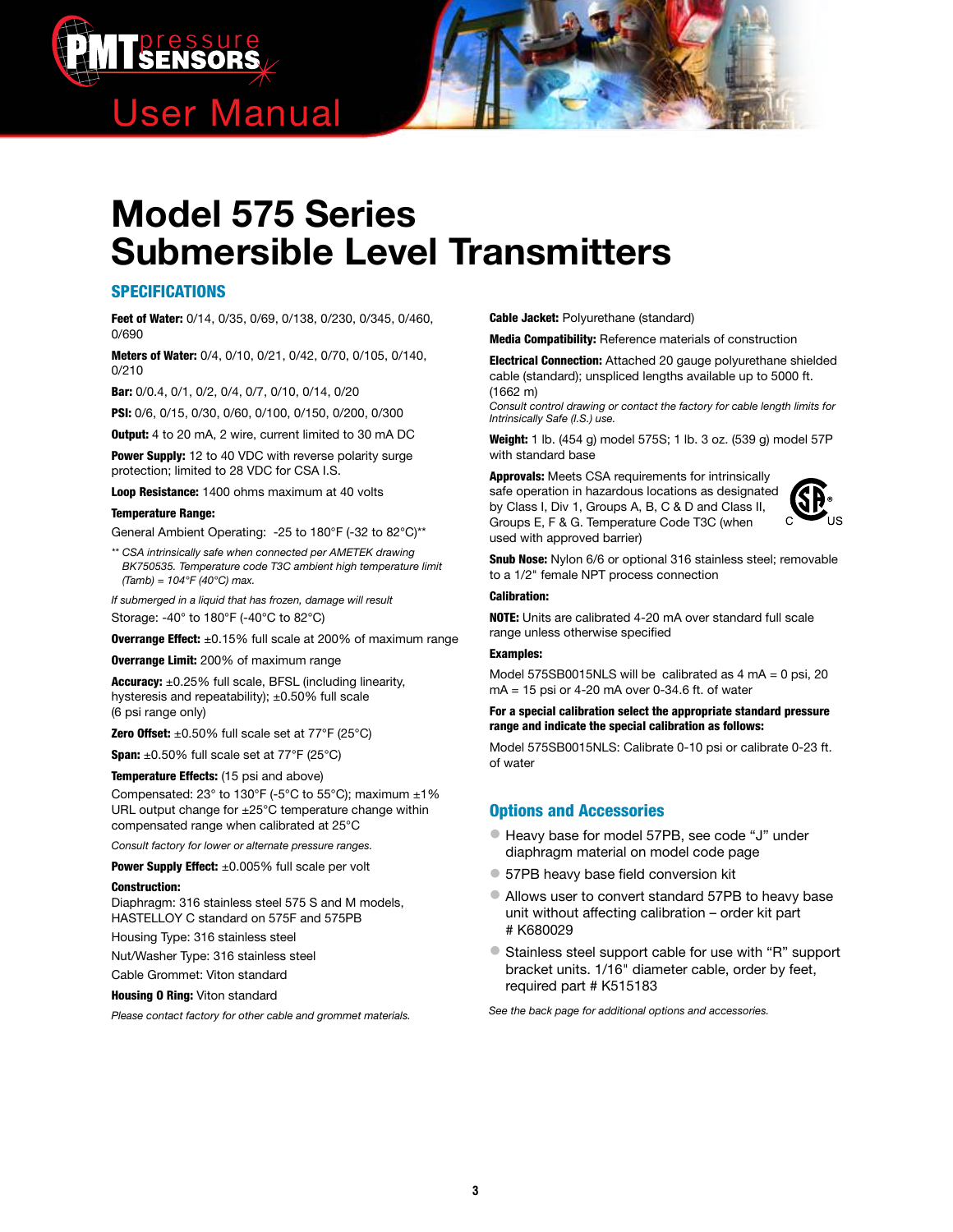

# **Model 575 Series Submersible Level Transmitters**





**or Vessel Mount**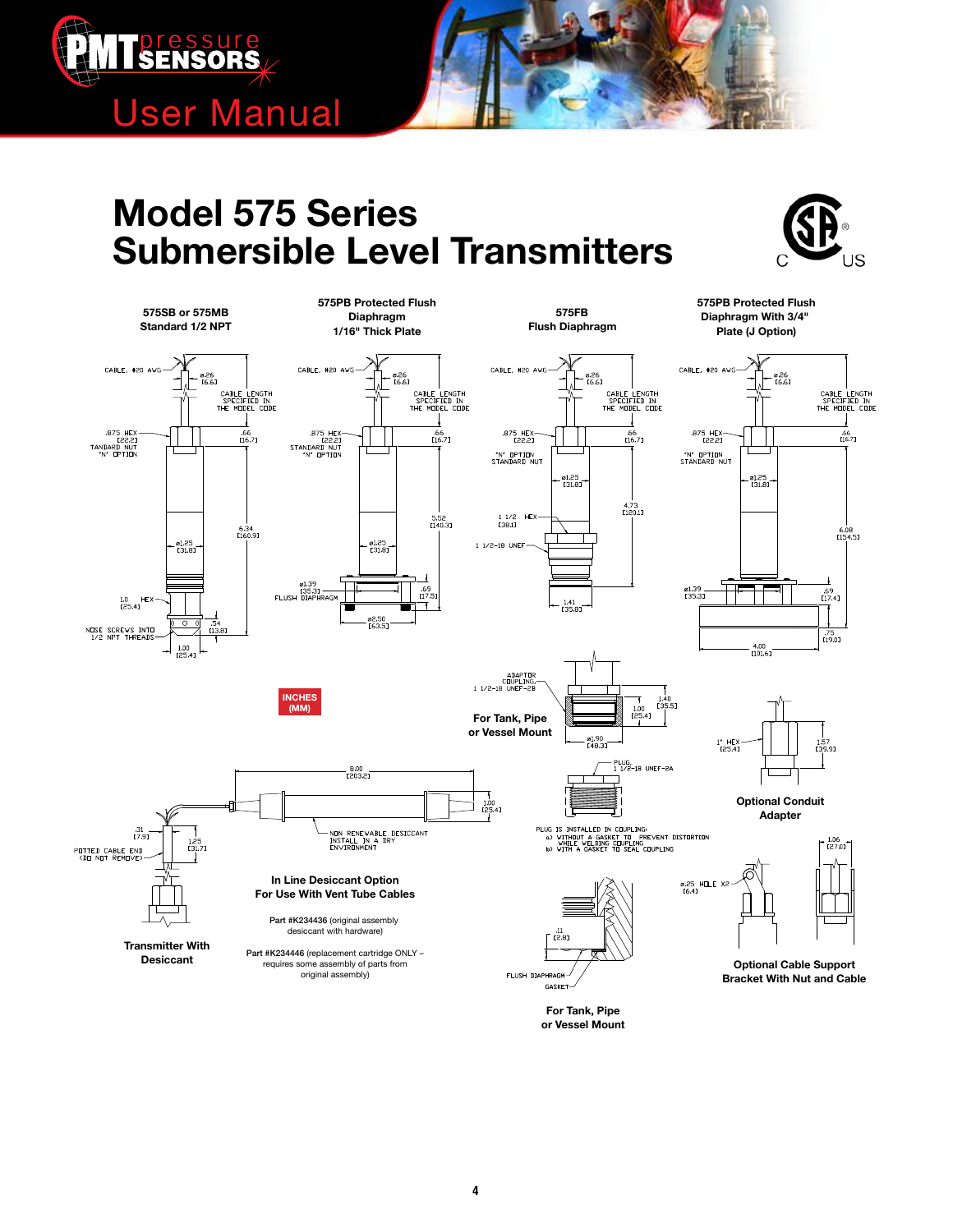

| <b>Model Numbering:</b> |                       |                                      |                                                                            |                                                                            |                                                                                                                                                           |                                                                                                                                                                                                                                                                                                                                                                                                                                                |  |  |
|-------------------------|-----------------------|--------------------------------------|----------------------------------------------------------------------------|----------------------------------------------------------------------------|-----------------------------------------------------------------------------------------------------------------------------------------------------------|------------------------------------------------------------------------------------------------------------------------------------------------------------------------------------------------------------------------------------------------------------------------------------------------------------------------------------------------------------------------------------------------------------------------------------------------|--|--|
|                         | 575 level transmitter |                                      |                                                                            |                                                                            |                                                                                                                                                           |                                                                                                                                                                                                                                                                                                                                                                                                                                                |  |  |
|                         |                       |                                      | 575 Series submersible level transmitter                                   |                                                                            |                                                                                                                                                           |                                                                                                                                                                                                                                                                                                                                                                                                                                                |  |  |
|                         |                       | Sensing port                         |                                                                            |                                                                            |                                                                                                                                                           |                                                                                                                                                                                                                                                                                                                                                                                                                                                |  |  |
|                         | S<br>M<br>F<br>P      | <b>Flushmount</b><br>Protected flush | Nylon snub nose (standard)<br>Stainless steel snub nose                    |                                                                            |                                                                                                                                                           |                                                                                                                                                                                                                                                                                                                                                                                                                                                |  |  |
|                         |                       | Input/Output*                        |                                                                            |                                                                            |                                                                                                                                                           |                                                                                                                                                                                                                                                                                                                                                                                                                                                |  |  |
|                         |                       | B                                    |                                                                            | 12 to 40 VDC / 4 to 20 mA                                                  |                                                                                                                                                           |                                                                                                                                                                                                                                                                                                                                                                                                                                                |  |  |
|                         |                       |                                      | Pressure ranges**                                                          | Reference equivalents                                                      |                                                                                                                                                           |                                                                                                                                                                                                                                                                                                                                                                                                                                                |  |  |
|                         |                       |                                      | <b>PSI</b><br>0006<br>0015<br>0030<br>0060<br>0100<br>0150<br>0200<br>0300 | <b>BAR</b><br>0.4B<br>001B<br>002B<br>004B<br>007B<br>010B<br>014B<br>020B | 0-13.8 ft. water<br>0-34.6 ft. water<br>0-69.2 ft. water<br>0-138 ft. water<br>0-230 ft. water<br>$0-345$ ft. water<br>0-460 ft. water<br>0-690 ft. water | 0-4.2 meters water<br>0-10.5 meters water<br>0-21.1 meters water<br>0-42.2 meters water<br>0-70.3 meters water<br>0-105.4 meters water<br>0-140.6 meters water<br>0-211 meters water                                                                                                                                                                                                                                                           |  |  |
|                         |                       |                                      |                                                                            | <b>Electrical connection</b>                                               |                                                                                                                                                           |                                                                                                                                                                                                                                                                                                                                                                                                                                                |  |  |
|                         |                       |                                      | N<br>R<br>C<br>D<br>E<br>F<br>G<br>J<br>S<br>T<br>$\vee$                   | cable support bracket<br>Teflon cable w/ nut                               | Polyurethane cable w/ nut (standard)<br>Polyurethane cable w/ conduit adapter<br>Teflon cable w/ conduit adapter                                          | Polyurethane cable w/ nut and cable support bracket<br>Polyurethane 22AWG cable w/ vent tube (K515072), potted w/ standard nut<br>Polyurethane cable w/ EMI protection and nut<br>Polyurethane cable w/ EMI protection, nut and cable support bracket<br>Polyurethane cable w/ EMI protection, conduit adapter<br>Polyurethane 22AWG cable w/ vent tube (K515072), potted w/ standard nut and<br>Teflon cable w/ nut and cable support bracket |  |  |
|                         | Diaphragm material    |                                      |                                                                            |                                                                            |                                                                                                                                                           |                                                                                                                                                                                                                                                                                                                                                                                                                                                |  |  |
|                         |                       |                                      |                                                                            | H<br>L<br>м                                                                | 316 stainless steel (standard)<br>Monel (consult factory)                                                                                                 | Hastelloy C (standard for 575F and 575PB)                                                                                                                                                                                                                                                                                                                                                                                                      |  |  |
|                         |                       |                                      |                                                                            |                                                                            | <b>Fill fluid</b>                                                                                                                                         |                                                                                                                                                                                                                                                                                                                                                                                                                                                |  |  |
|                         |                       |                                      |                                                                            | S<br>M                                                                     | Silicone oil<br>Mineral oil                                                                                                                               |                                                                                                                                                                                                                                                                                                                                                                                                                                                |  |  |
|                         |                       |                                      |                                                                            |                                                                            |                                                                                                                                                           | Cable length (specify in feet)***<br>Enter as separate line item                                                                                                                                                                                                                                                                                                                                                                               |  |  |
|                         |                       |                                      |                                                                            |                                                                            | K515076<br>K515075<br>K515072                                                                                                                             | Polyurethane (standard)<br>Teflon<br>Polyurethane w/ vent tube                                                                                                                                                                                                                                                                                                                                                                                 |  |  |
| 575<br>S                | В                     | 0015                                 | N                                                                          | S<br>L                                                                     |                                                                                                                                                           | $(100 \text{ feet of cable} - K515076)$                                                                                                                                                                                                                                                                                                                                                                                                        |  |  |

*\* Please contact the factory for availability of different input / output options*

*\*\* Calibrated ranges can be specified after the model code; the specific range should be between the upper and lower ranges in the category selected \*\*\* Note: Unspliced lengths available up to 5000 feet (1662m)* EXAMPLE: TO SPECIFY OF SPECIFY OF SUBMITHTY OF COMPLETE WITH 12-40 VDC INDUCTS.<br>The specific with 12-40 VDC in the measure 15 PSI having and 4-20 PSI having and 4-20 page of the second and 4standard numbers can be operated anter ure involuted outer, the specific range should be between the upper and lower h<br>\*\*\* Note: I looplised locative emileble us to EOOO foot (1.600m)

*Please contact factory for other options* 



REQUIRES ONE MODEL CODE POSITION, ie 1.08=4 POSITIONS.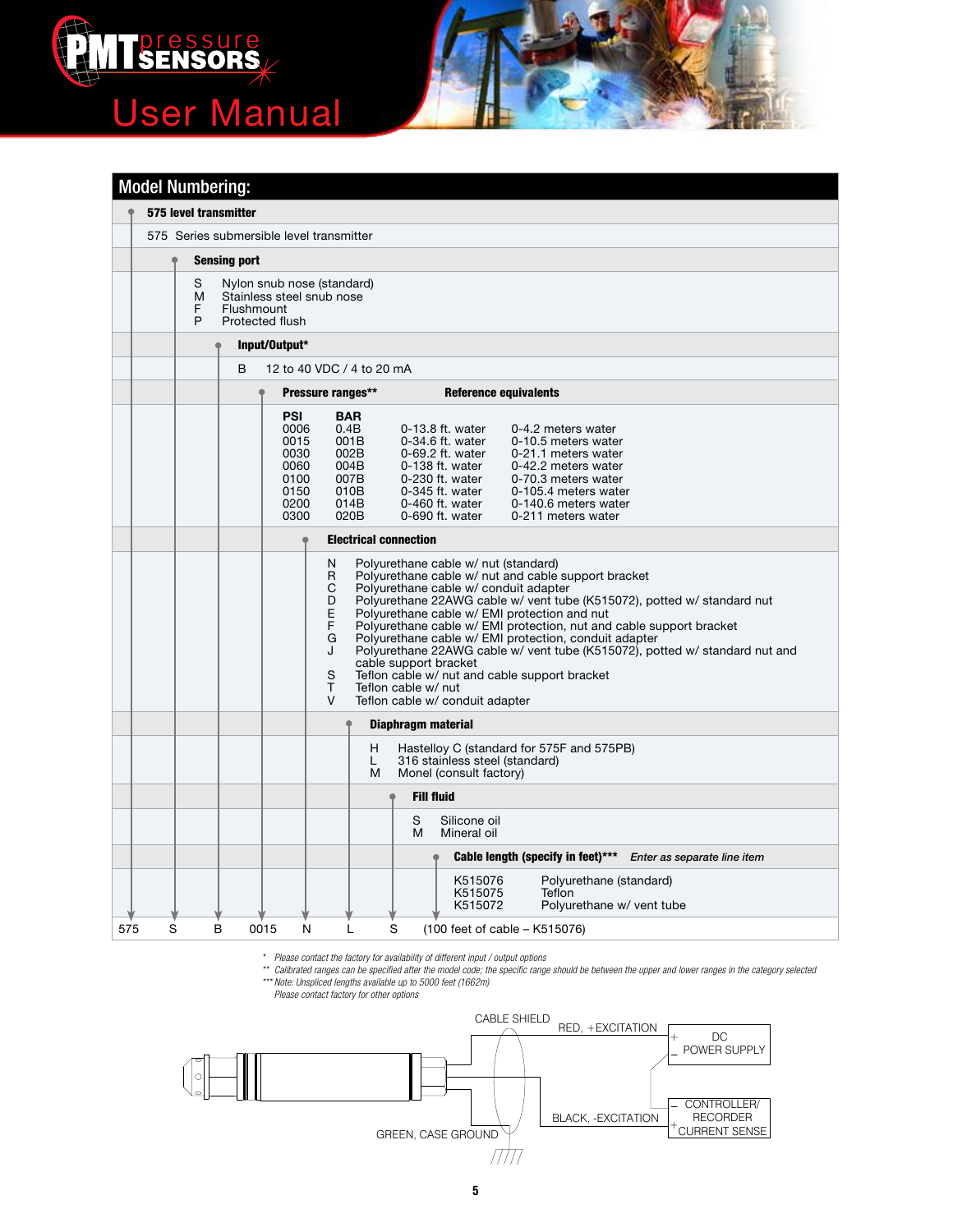

# 3 4 AMETEK DWG: K750535 INTRINSICALLY SAFE SYSTEM

THIS DRAWING IS THE PROPERTY OF AMETEK INC. ALL RIGHTS ARE RESERVED AND NEITHER THIS DRAWING NOR ANY INFORMATION IT CONTAINS IS TO BE COPIED, REPRODUCED, DISCLOSED TO OTHERS, OR USED WITHOUT WRITTEN PERMISSION FROM AMETEK INC. LIMITS OF ACCEPTABLE WORKMANSHIP ARE DEFINED IN MS-645-A.

#### INSTALLATION CIRCUIT DIAGRAM BASIC. (4-20mA OUTPUT ONLY)



#### BARRIERS FOR CERTIFIED SYSTEM

| <b>MANUFACTURFR</b> | MODEL NO.          | PUBLICATION NO. |
|---------------------|--------------------|-----------------|
| <b>STAHL</b>        | 9001/01-280-100-10 | RST-49          |
| MTI                 | 728+               | PS700-10        |
| <b>MTI</b>          | 708                | PS700-10        |
| PEPPERL & FUCHS     | 7728               | 1996/7 CATALOG  |

#### SYSTEM OR LOOP INSTALLATION

- 1) BARRIERS MUST BE CSA CERTIFIED FOR INSTALLATION IN CANADA OR NRTL APPROVED FOR INSTALLATION IN U.S. AND MUST BE INSTALLED IN ACCORDANCE WITH<br>MANUFACTURER'S INSTRUCTIONS.<br>2) MAXIMUM NON-HAZARDOUS AREA VOLTAGE MUST NOT EXCEED 250V.<br>3) INSTALL IN ACCORDANCE WITH CANADIAN ELECTRICAL CODE, PART I, FOR
- 
- INSTALLATION IN CANADA.
- 
- THE TIME OF THE CORDANGE WITH NEC (ANSI/NFPA 70) AND ANSI/ISA RP12.06.01 FOR<br>INSTALLATION IN U.S.<br>5) MAXIMUM CABLE LENGTH FOR THE TABULATED BARRIERS IS 3500 FT, WHEN THE LMA912<br>LIGHTNING PROTECTOR IS USED, OR 3700 FT WITHO

ENTITY PARAMETERS INSTALLATION

- i i
- WITH MANUFACTURER'S INSTRUCTIONS,
- 
- 8) MAXIMUM NDN-HAZARDOUS AREA VOLTAGE MUST NOT EXCEED 250V.<br>9) INSTALL IN ACCORDANCE WITH THE CANADIAN ELECTRICAL CODE C22.1, PART I FOR INSTALLATION IN CANADA.<br>10) INSTALLATION IN CANADA.<br>10) INSTALL IN ACCORDANCE WITH THE NEC (ANSI/NFPA 70) AND ANSI/ISA RP12.06.01
- 
- i + C⊂able, La > Li
- i + C⊂able, La ≥ Li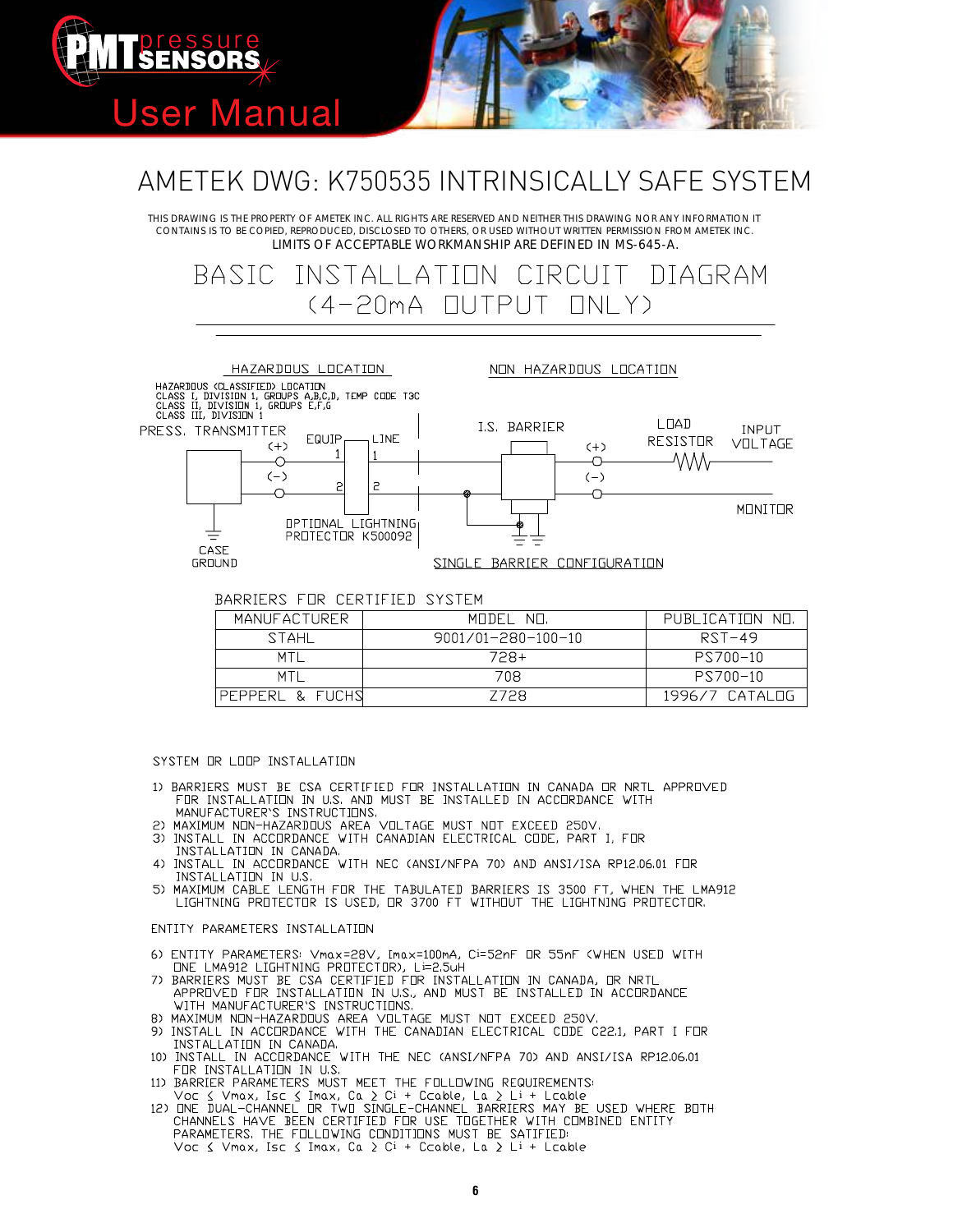

# AMETEK DWG: K750535 INTRINSICALLY SAFE SYSTEM



#### BARRIERS FOR CERTIFIED SYSTEM

| MANUFACTURFR    | MODEL NO.                     | PUBLICATION NO. |
|-----------------|-------------------------------|-----------------|
| <b>STAHL</b>    | 9002/13-280-093-00            | RST-49          |
| STAHL           | 9001/51-280-091-14 (REPEATER) | RST-49          |
| PEPPERL & FUCHS | 7787                          | 1996/7 CATAL NG |
| MTI             | 787 NR 787S (SUPPLY & RETURN) | PS700-10        |

**NOTES** 

1) Tamb=40°C MAX

1) NEW-TO THE COMPONENTS MAY IMPAIR INTRINSIC SAFETY, AND IS NOT PERMITTED.<br>3) DISCONNECT POWER BEFORE SERVICING.<br>4) STANDARD CABLE PARAMETERS: **WARNING WARNING**

- 
- 
- Ccable=23pF/FT, Lcable=0.111uH/FT MAX<br>5) INSTALL OPTIONAL LIGHTNING PROTECTOR, K500092, IN ENCLOSURE SUITABLE FOR THE ENVIRONMENT.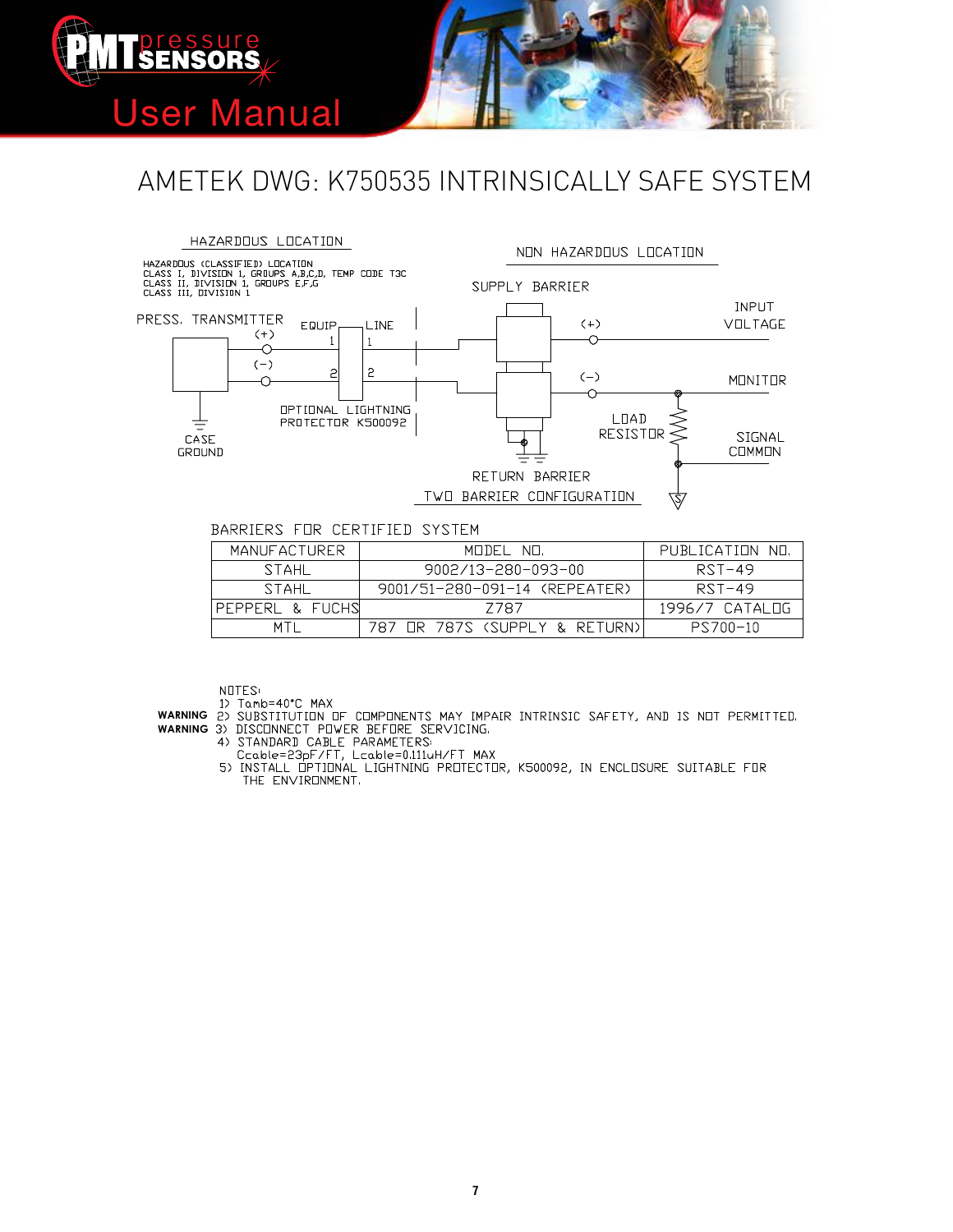



# **Transmitter Installation**

#### *CAUTION: Remove power before installing*

*or servicing*. To install the Model 575 Transmitter, connect the surface end of the cable to the Ametek Model DDMC Meter Controller or other power source and indicator. Suspend the transmitter into a well or tank supported only by its attached shielded electronic cable. Insure that the opening in the well or tank cover is large enough for possible future removal of the transmitter.

Additional support to the transmitter is available with an optional factory installed cable support. The optional cable support is recommended when using longer lengths of cable or when suspending the transmitter into agitated liquids. The cable support provides strain relief for the excess stress found under these circumstances. See diagram of Model 575 Transmitter with cable support using factory or customer supplied and installed support cable.

shield<br>CAUTION - The cable grommet and support are specially installed by factory-trained personnel **to insure watertightness. Any adjustment** or removal of these items may destroy the watertight feature thus exposing the transmitter **to water seepage, an electrical short and hore into and the transmitter into a water seepage, an electrical short and must be installed. transmitter failure. Any adjustment or removal** of the cable grommet or cable support voids the *warranty.* 

**CAUTION** - Waterproof cable should not be a *Mire assorting to the Electric* kinked or nicked as this would allow water into the electronics housing. Permanent damage will result. (Never cut or splice the waterproof cable). The surface end of the cable is used as **the system's atmospheric reference, this end strain relief for the system's atmospheric reference, this end strain relief on the system's atmospheric reference, this end** should not be sealed. Vent to dry temperature stable environment.

## **Model 575 with Cable Support** sec



## **Surge Or Lightning Protection**

Surge or lightning protectors are available as optional items and are strongly recommended for protection from secondary surges or lightning strikes. The units are easy to install, are maintenance-free and respond in less than one nanosecond. Install in accordance with the instructions:

- 1. Lightning protection devices should be placed as close to the instrument as possible and wired in accordance with National Electric Code in an approved watertight enclosure.
- 2. If the distance between the meter and transmitter, or the meter and recorder is less than 100 feet, only 1 protector per line may be used.
- 3. Use No. 10 AWG ground wire or better from protector to earth ground.
- 4. Provide a separate ground for each run of shielded cable or metal conduit.
- 5. Keep the ground wire less than 1 foot long **Example 19 And the caution of the caution of the caution of the caution of the caution of the caution of the caution of the caution of the caution of the caution of the caution of the caution of the caution of the caution** adjustment<br>**destroy the** ground. Surge capability is only as good as **the grounding method. All ground connections these integrounding method.** All ground connections **mainstructure installed.**<br>**short** and must be installed.
- or removal 6. Install all protectors in weathertight enclosures.
- **Prt voids the lack** 7. Run signal lines shielded and away from power lines.
- **und not be** 8. Wire according to the Electrical Code.
- **nt damage** 9. When used for an intrinsically safe installation, waterproof only one LMA912 should be installed in the **is used as** hazardous location. Do not substitute protector types.

CAUTION - **This or any installation cannot protect against a direct lightning strike, or secondary strikes of sufficient magnitude. Ametek cannot accept liability for damage due to lightning or secondary surges.**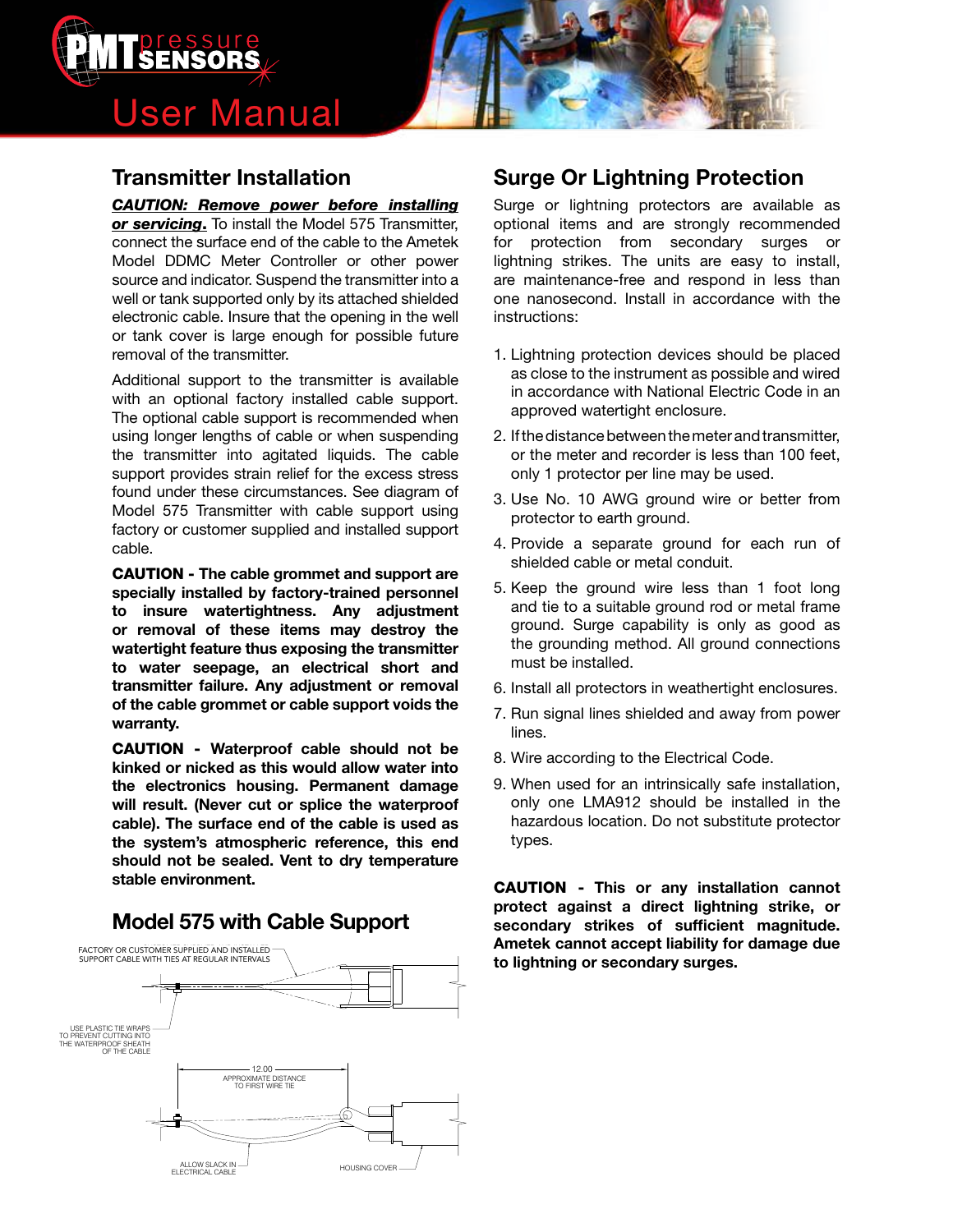



# **Service & Accessories**

### **FACTORY SERVICE**

Factory service is available by contacting the Customer Service Department. Supply the following information:

- 1) Instrument Model Number and Serial Number as shown on the Instrument Data Tag.
- 2) Description of problem being experienced.

3) Description and location of the installation.

**For service:** TEL: (215) 355-6900

FAX: (215) 354-1804

## **PARTS / ORDERING**

When ordering replacement parts, supply the following information:

- 1) Part description and part number.
- 2) Quantity of each item required.
- 3) Shipping instructions and address.

Mail, Telephone, Fax or Email Orders to:

#### **AMETEK U.S. GAUGE, PMT PRODUCTS**

820 Pennsylvania Blvd., Feasterville, PA 19053

TEL: (215) 355-6900

FAX: (215) 354-1800

EMAIL: mctpmt.sales@ametek.com

### **ACCESSORIES / PARTS**

| <b>Part Number</b> | <b>Description</b>                                                                                                                                                                                                        |
|--------------------|---------------------------------------------------------------------------------------------------------------------------------------------------------------------------------------------------------------------------|
| <b>LMA 912</b>     | <b>30 VDC SURGE/LIGHTNING PROTECTOR</b><br>Protects the excitation and signal lines between an Ametek Model DMC Meter<br>Controller, or other power source and indicator, and the Model 575 4-20mA<br>output transmitter. |
| K680025            | Protected flush calibration fitting test kit.<br>For use on For use on 575PB or 575FB series only.                                                                                                                        |

# **Warranty Policy**

AMETEK ["Seller"] warrants for a period of one year from the date of shipment and that all products manufactured by the seller are free from defects of material and workmanship when used within the service, range, and purpose for which they were manufactured. Seller will, at its option, repair, replace, or refund the purchase price of parts found by Seller to be defective in material or workmanship provided that written notice of such defect requesting instructions for repair, replacement, or refund is received by Seller at the address below within the warranty period and provided that any instructions thereafter given by Seller are complied with.

This warranty shall not apply (i) to the performance of any system of which Seller's products are a component part, (ii) to deterioration by corrosion or any cause of failure other than defect of material or workmanship, or (iii) to any of Seller's products or parts thereof which have been tampered with or altered or repaired by anyone except Seller or someone authorized by Seller, or subjected to misuse, neglect, abuse or improper use or misapplication such as breakage by negligence, accident, vandalism, the elements, shock, vibration, or exposure to any other service, range, or environment of greater severity than that for which the products were designed.

SELLER MAKES NO WARRANTY OF ANY KIND, EXPRESS OR IMPLIED. INCLUDING WITHOUT LIMITATION ANY WARRANTIES OF FITNESS OR OF MERCHANTABILITY WITH RESPECT TO ITS PRODUCTS, OR ANY PART THEREOF, OTHER THAN AS EXPRESSLY SET FORTH ABOVE. NOR SHALL SELLER HAVE INCURRED ANY OTHER OBLIGATIONS OR LIABILITIES OR BE LIABLE FOR ANY ANTICIPATED OR LOST PROFITS, INCIDENTAL DAMAGES, CONSEQUENTIAL DAMAGES, TIME CHARGES, OR ANY OTHER LOSSES INCURRED IN CONNECTION WITH THE PURCHASE, INSTALLATION, REPAIR, OR OPERATION OF ITS PRODUCTS (INCLUDING ANY PARTS REPAIRED OR REPLACED).

This warranty does not extend to anyone other than the original Buyer from Seller.